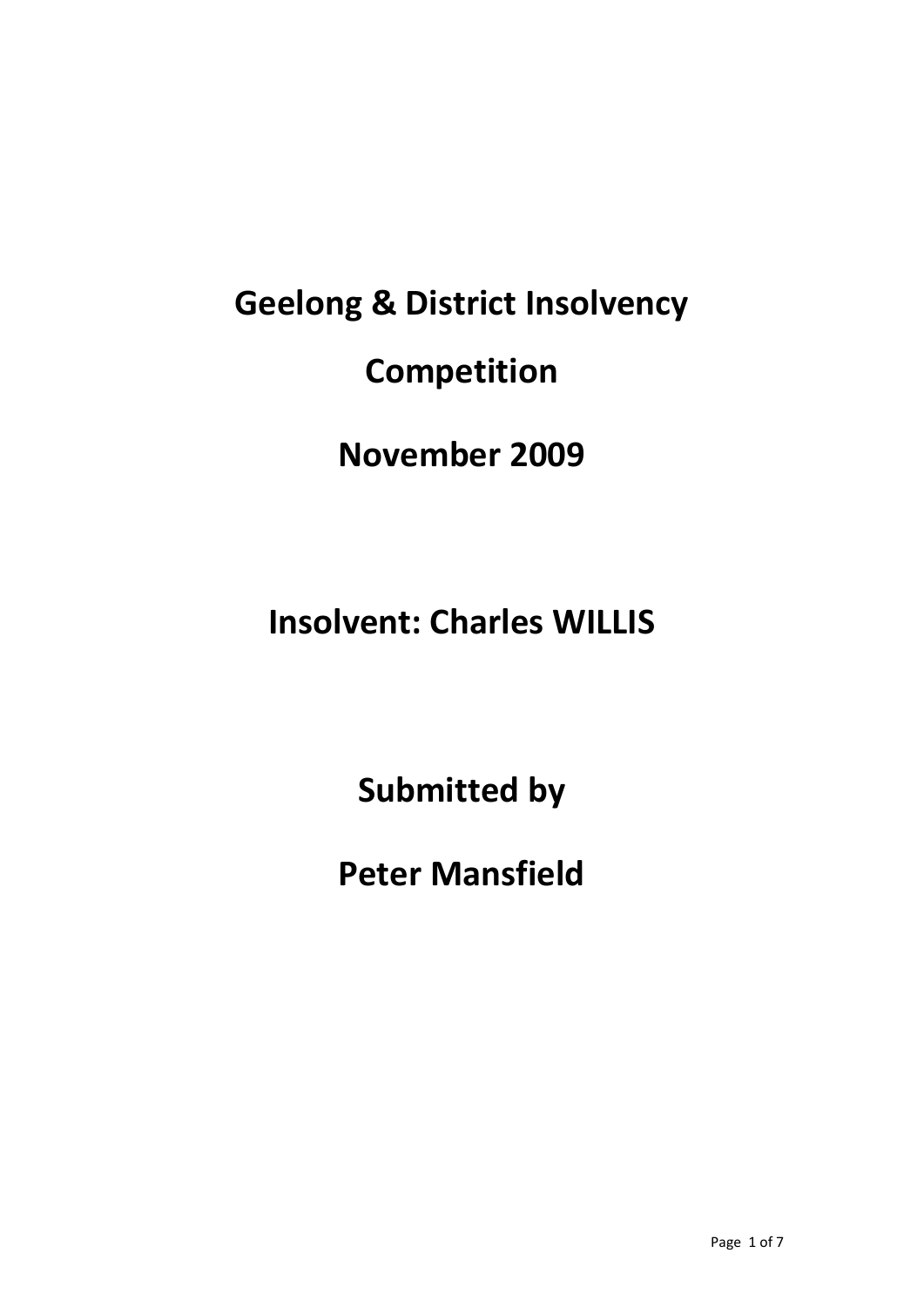### **INSOLVENT BUT NOT BANKRUPT**

#### **Charles Willis and the Geelong Court of Insolvency**

#### Peter Mansfield

Charles Willis was a sixty-three year old gentleman living in Chilwell when he presented himself to the Geelong Court of Insolvency on 2 October 1878. Willis admitted that he owed eight businessmen a total of £120 pounds but was unable to repay any of his debts. The creditor who lost patience and sequestered Willis was Silas Harding, a Geelong millionaire who was owed ₤20.

George Hutchinson, Geelong's Commissioner of the Supreme Court in the Colony of Victoria for taking Affidavits, and his Official Assignee, James Simson, collected evidence in accordance with the *Insolvency Statute 1871* and convened three meetings where creditors and court officials determined the full extent of Willis' indebtedness. Five months later, in March 1879, the Geelong Court of Insolvency received a 'composition by agreement': a two-part document in which Willis now admitted debts of ₤216 to thirteen local businessmen, and in which his creditors indicated their willingness to accept amounts equal to three shillings in the pound to enable Willis to discharge his debt.

This information is contained in Geelong Court of Insolvency records (VPRS 815/109/2946), several paragraphs in the *Geelong Advertiser* and the Victorian *Government Gazette.*1 The Willis insolvency file is brief and the outcome straightforward but it raises questions and invites speculation. Who was Charles Willis and how did he get into this predicament, was his insolvency the result of a domestic or commercial crisis or the inevitable fate of an habitual non-payer, and, who were the businessmen who provided goods and services in good faith before resorting to legal action to recover their money? Detailed reading of this insolvency file provides a surprising amount of information and clues that suggest that there is more to this insolvency than first imagined.

#### Charles Willis: pastoralist, gentleman, insolvent.

Willis was born in 1815 and married Clara Lydia Buckland in 1849. He owned or managed a pastoral property, 'Tea Tree Creek', on the Hopkins River near Wickliffe and it was here that at least two of his seven children were born between 1850 and 1861.2 The family had a small farm at Waurn Ponds<sup>3</sup> in the early-1860s before moving to Geelong in 1870. By now Willis was a 'gentlemen' and newspapers provide tantalizing glimpses of his family. In 1872 Mrs Clara Willis was appointed secretary of the Geelong Ladies Benevolent Society; a position she retained for the next sixteen years, and in June 1875 their daughter, Alice Clarissa, married Alfred C. Ibbotson at All Saints Church in Newtown.4 By now the family was living in rental accommodation in Pakington Street, Chilwell.<sup>5</sup> There are few references to the family in residential, trade, school or electoral records whereas a growing number of local businessmen must have known the Willis', by name and repute, as Charles and his wife amassed debts with the local butcher, baker, grocer, optician, tailor and wine merchant.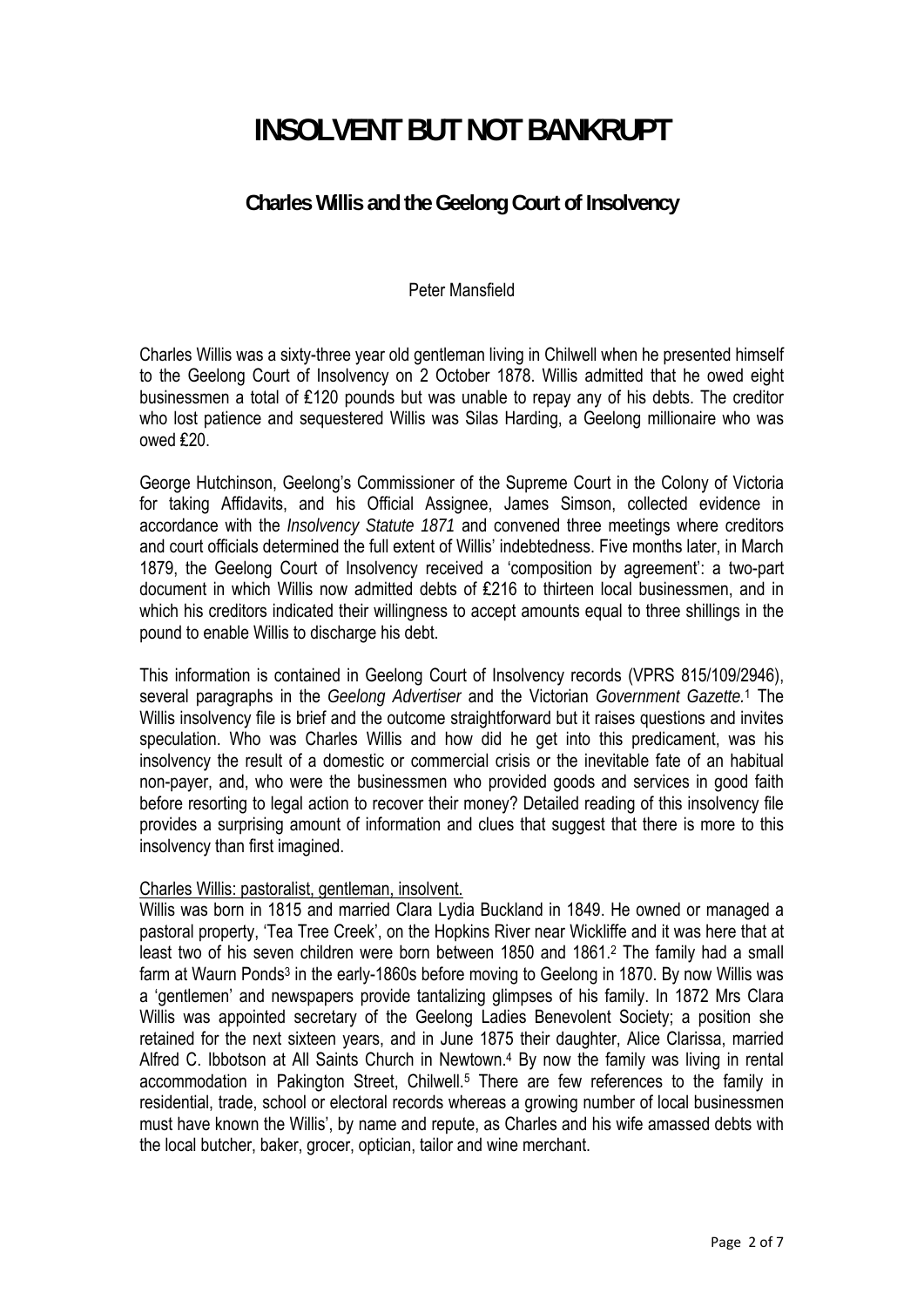#### Creditors and Debtors

The first sequestration meeting to consider Willis' plight received a document: 'Insolvent's Schedule, List B: List of Debts Due to Unsecured Creditors', signed by Charles Willis who admitted owing eight creditors a total of £120.6 Willis swore that he was not already insolvent owned no land, and had no bookkeeping records but was now insolvent because of 'a judgment obtained against me by Silas Harding of Geelong and [my] inability to pay such judgment debt'. He also swore that he had tendered a 'true and complete statement…of all debts…and had not willfully omitted or inserted anything contrary to the truth'.7 This document formed the basis of a brief, humiliating report in the *Geelong Advertiser* and the *Government Gazette*8 and, in spite of his swearing that the above was a 'true and complete statement', it flushed out four more unsecured creditors who were owed a further ₤69.9

The second sequestration meeting on 16 October 1878 was a terse affair because of Willis' failure to fully admit his debts. Charles J. Dennys instructed his solicitor, F. C. Pincott, to ask the meeting to show compassion to Willis and Pincott proposed that it should be a direction of the court that the insolvent retain the whole of his household furniture and wearing apparel of himself, wife and children, estimated to be worth ₤60. Then Pincott, acting on behalf of Mr Green the chemist, seconded the same motion but Silas Harding's solicitor, John L. Price, argued that under Section 68 of the *Insolvency Statute 1871*, the meeting was not empowered to make such a decision. Commissioner Hutchinson reserved his judgment in order to obtain a ruling from a judge of the Supreme Court and Mr Simson, the Official Assignee, was instructed to ensure that a complete list of unsecured creditors was prepared for the court. The meeting adjourned and Judge C.P. Hackett subsequently advised Commissioner Hutchinson that he was authorized to resolve the matter on behalf of the court.

At the third meeting, in March 1879, the Geelong Court of Insolvency considered statements provided by thirteen local businessmen to whom Willis owed money and a composition by agreement to settle Willis' insolvency.10 The composition was signed on 22 March 1879 and revealed the full extent of Willis' debts. It also contained the signatures of all parties indicating their preparedness to accept repayments to the value of three shillings in the pound.

| Creditor               | Debt       | 'Composition' |
|------------------------|------------|---------------|
| Charles A Hodgson      | 20.10.01   | 3.01.06       |
| George Green           | 18.02.00   | 2.14.03       |
| <b>Charles Dennys</b>  | 18.00.00   | 2.14.00       |
| <b>Thomas Allen</b>    | 12.06.08   | 1.17.00       |
| George Hitchcock       | 13.04.10   | 1.19.09       |
| <b>Richard Clarke</b>  | 56.08.09   | 8.09.03       |
| J. Bray                | 3.19.01    | 0.11.10       |
| Henry Frank            | 2.19.05    | 0.07.11       |
| George Wilson          | 7.12.03    | 1.02.10       |
| James Anderson         | 3.19.09    | 0.12.00       |
| <b>Charles Pearson</b> | 5.00.00    | 0.15.00       |
| <b>Thomas Batten</b>   | 35.09.03   | 5.06.04       |
| Silas Harding          | 19.09.06   | 2.17.09       |
|                        | £216.19.07 | £32.06.11     |

The evidence contained in VPRS 815/109/2946 raises a number of questions. For example:

Under what circumstances had the Willis family accumulated such debts. Some debts were ten years old and it is likely that Mrs Willis was making most of the purchases -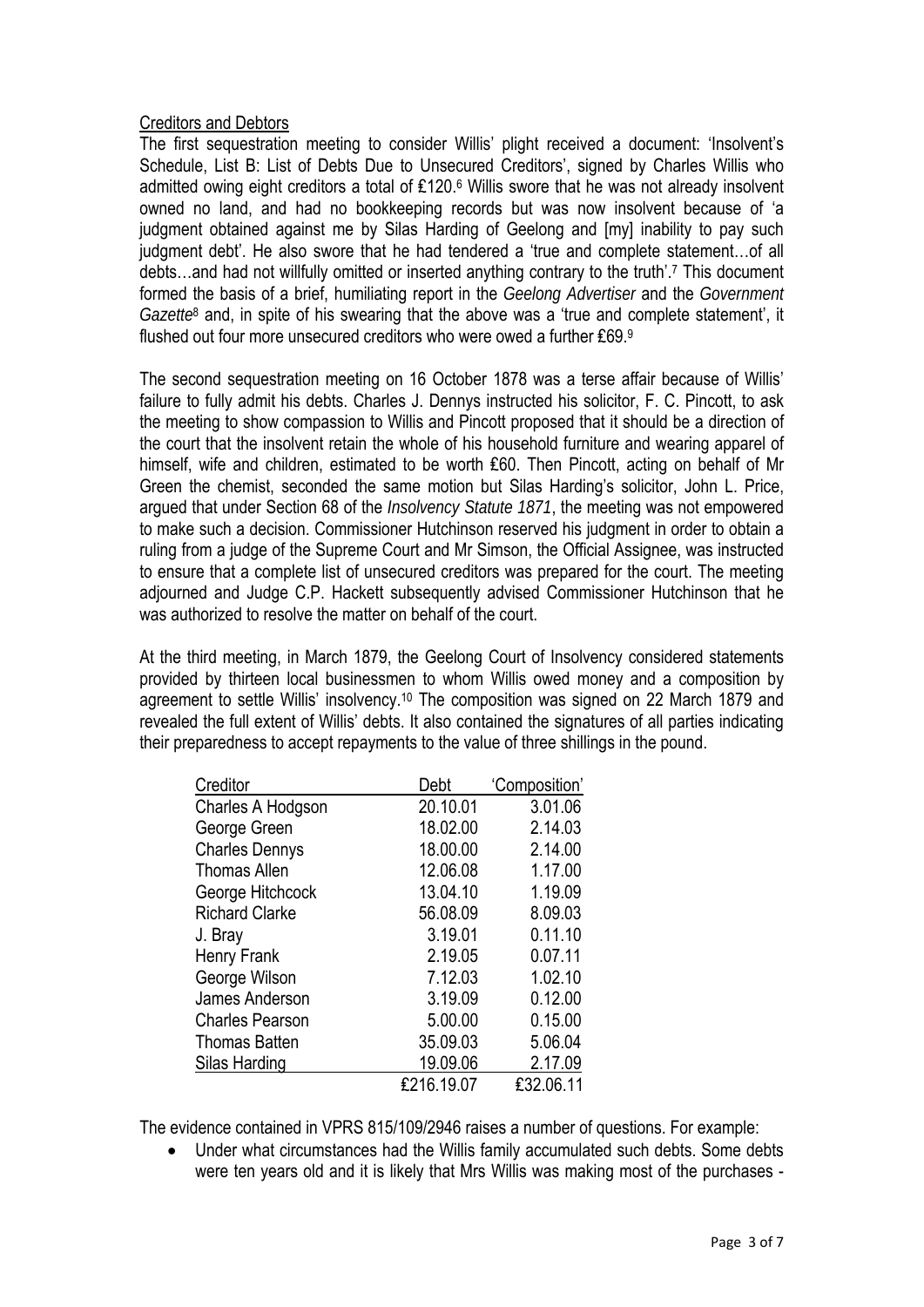and fending off creditors – whilst, at the same time, providing support to needy women via the Geelong Ladies Benevolent Society.

- What was the relative value of the debt?<sup>11</sup>
- What would have been the fate of the butcher, tailor and grocer if each had allowed ten or twenty families to accumulate similar debts.
- Was this a typical level of debt in the late 1870s?<sup>12</sup>

These and others questions cannot be answered here because the focus of this essay is on the specific circumstances of Willis' indebtedness – the amounts he owned, to whom, and the efforts made to recoup these debts – and the following is a summary of the information provided by Willis' creditors.

- Charles A. Hodgson (Wine merchant) swore that Willis owed him ₤14 for goods supplied prior to 1875 and a further £6 for 'goods sold and delivered' since then.
- George E. Green (Druggist and Dispensing Chemist) swore that Willis owed him ₤17 for goods supplied prior to March 1876 and the balance for soap, perfume and 'mixtures' purchased on another eleven occasions.
- Charles John Dennys (Stock and Station Agent) swore that he loaned Willis ₤18 but provided no other details.
- Thomas W. Allen (Bootmaker) swore that Willis owed him ₤12 for goods supplied prior to 1878. He also said that Willis had subsequently purchased two pairs of shoes to the value of 21 shillings and re-paid £1 of his debt in September 1878.
- George Hitchcock (Managing partner of Bright and Hitchcocks: Importers of General Drapery, Ready Made Clothing, etc.) submitted records to show that Willis had, on at least 30 occasions between May 1875 and June 1875, purchased numerous items including gloves, scissors, pins, buttons, perfumes, a scarf and a coat. Willis had repaid a total of £10 but there had been no transactions since June 1876.
- Richard Clarke and Co. (Grocer) presented accounts showing that Willis owed ₤43 to July 1878 and a further ₤13 to August 1878 and then, on four weekly occasions, had bought more goods (everything itemized) to the value of ₤5. Clarke stated that Willis had repaid a total of £9 in August and September 1878.
- J. Bray, (Draper, Tailor and Outfitter) swore that Willis purchased trousers and shirts to the value of £4 and had only repaid 10 shillings.
- Henry Franks (Bookseller, News Agent) presented accounts showing that Willis owed £5 for goods supplied between 1869 and 1871. The items included music, a desk, blotting paper and envelopes. In 1871 Willis repaid 30 shillings but nothing since then.
- George Wilson (Bread and Biscuit Maker) presented accounts showing that Willis owed ₤7 but provided no details.
- James M. Anderson, (Draper, Clothier and Tailor) presented accounts to show that in early 1878 Mrs Willis made ten shopping trips to buy gloves, scarves, hats, shirts and towels. In June 1878 Willis repaid £4. Anderson also sought interest at 8% per annum.
- Charles K. Pearson, (Watchmaker, Jeweller, and Optician) swore that Willis owed ₤5 for 'goods sold and delivered and work done'.
- Thomas Batten and Co, (Butcher) indicated that Willis owed ₤38 to September 1878 prior to repaying ₤3 on 1 October 1878.
- Silas Harding (Squatter) submitted an Affidavit of Proof of Debt for ₤19.09.06 in which he swore that Charles Willis and Clara Lydia Willis owed Harding fifteen guineas, plus government fees and court costs. This matter had been determined in the Geelong County Court on 18 June 1878.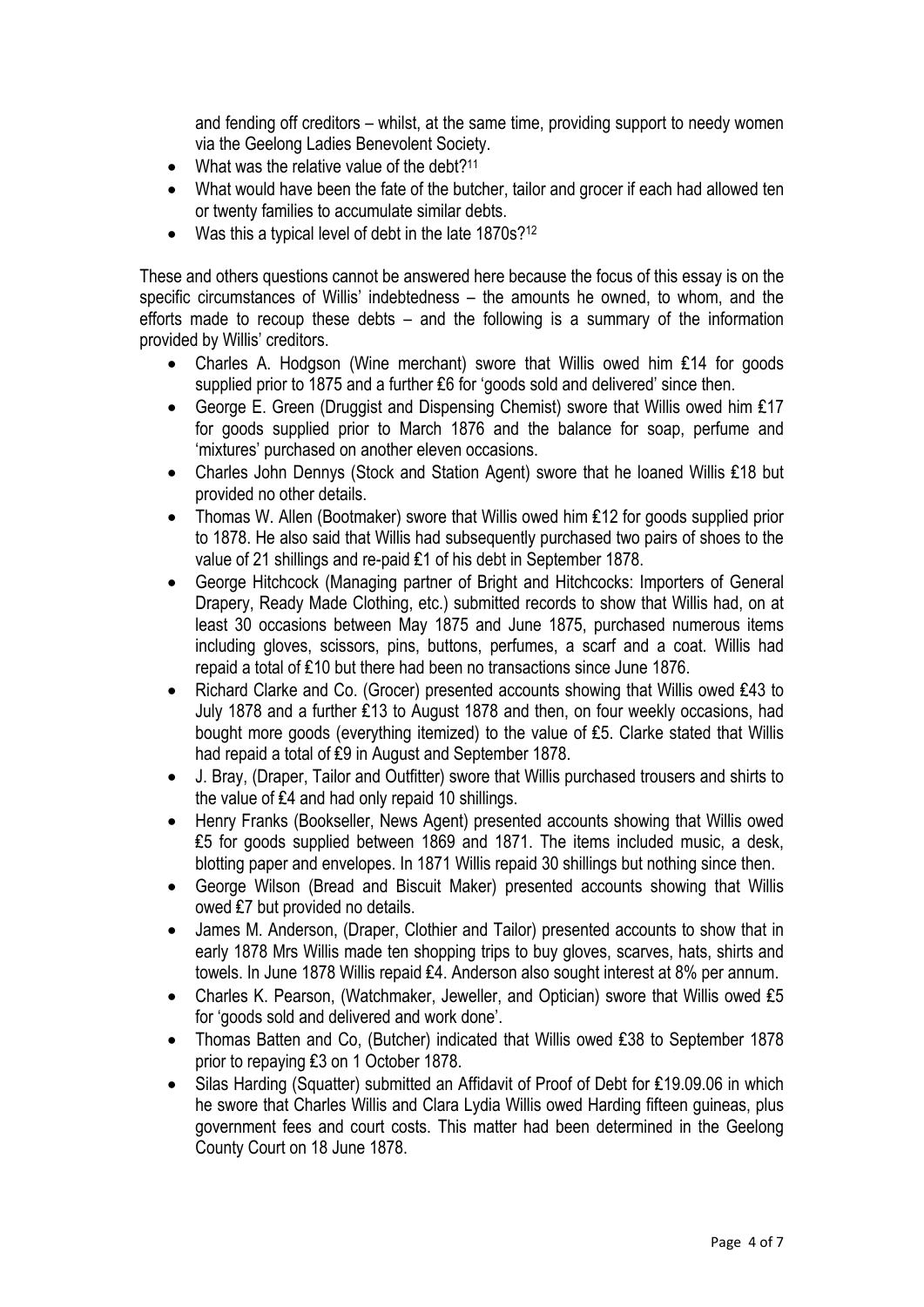The information contained in VPRS 815/109/2946, when used in conjunction with other records, offers scope for cautious speculation. It appears that C. J. Dennys loaned Willis ₤20 in cash in 1878 and Willis used this to repay part of his debts to Messrs Allen, Clarke, Bray, Anderson and Batten. However Willis did not repay Silas Harding any money even though Harding had already obtained a court ruling that directed Willis to repay almost £20.13 This seems to be the reason why Harding initiated legal action against Willis on 2 October 1878.

#### Silas Harding: squatter, litigant, millionaire

Silas Harding arrived in Geelong in 1841 and was, at the time of his death in 1894, widely regarded as a millionaire who accumulated his fortune by buying and selling land.14 Harding was described as a private, sensitive man who was suspicious of most people and yet he repeatedly used the courts and newspapers to redress grievances that others may have regarded as petty.15 Once he wrote to the editor of the *Geelong Advertiser* and said, 'I try to lead a peaceful life but people will not leave me alone and they meddle and mar with my life if I give them a chance'. In the late-1870s, when Harding was pursuing Willis through the courts, Harding also fought with several churches over fences, local councils over street repairs, and the Geelong Football Club when he forced the club to remove the goal posts and then ploughed up the oval. The abovementioned James Simson entered the fray via a letter to the press in which he called on Harding to 'show some compassion' and to 'try to do a little good with your immense wealth'. Harding retaliated by saying that Simson was impudent and dishonest.16 Harding was described as a 'philanthropist who did so silently' whereas another source said that he was 'a person who did not bring attention to himself except via lawsuits'.<sup>17</sup>

#### Rereading the public records

The *Insolvency Stature 1871* (sections 129-131) made provision for an Insolvent to be released from his sequestration if the composition of agreement was accepted by the court and this occurred when it was countersigned by Commissioner Hutchinson on 27 March 1879. Willis was insolvent but not bankrupt in the legal sense so his brush with the Geelong Court of Insolvency was over.18 We do not know where Willis got ₤32 to repay his debts or how he provided for his family thereafter. Not do we know Harding's reaction to receiving £2.17.9 instead of ₤20 but we do know that Willis continued to live at the same rental property in Pakington Street until shortly before his death in June 1886 and that his widow, Clara, died in another rental property in Austin Street, Chilwell on 17 December 1887.19

Considering its size, VPRS 815/109/2946 is a treasure trove of names, facts, dates, amounts and decisions made. The same records provide wonderful opportunities for further exploration.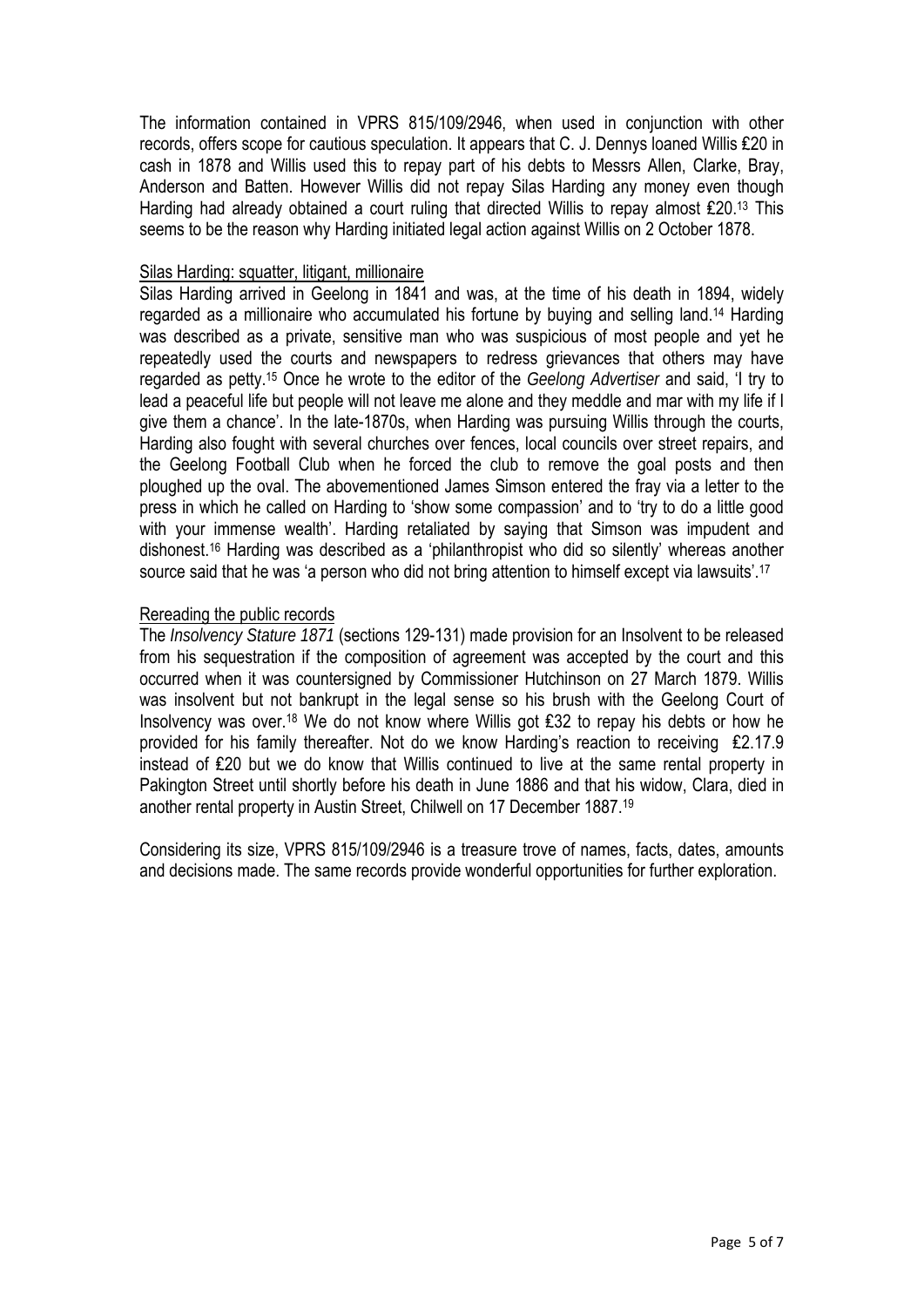2 Charles and Clara Willis had seven children: Flora was born in 1850, birth registered in Geelong; Everard Buckland, 1851, Geelong; Lionel Harding, 1853, Mt Hesse; Alice Clarissa, 1855, Geelong; Charles John, 1857, Geelong; Jessie Ellen, 1859, Tea Tree Creek; Wilfred William, 1861, Geelong.

5 The rental property was owned by the estate of A. Sayers and situated at the corner of Shannon Avenue and Aphrasia Street. The rent was £1 per week. After its sale, the family moved to a house in Pakington Street, (east side) between Bond and Russell Streets. It was owned by William Fagg. The Township of Newtown and Chilwell rate roll (assessment no. 1080) indicates that it was a five-room weatherboard cottage at the rear of a shop. It was valued at ₤22. Other references to the Willis family include the following: *Geelong Advertiser*, 6 February 1857, 18 December 1869, 3 June 1875; W. Brownhill, *The History of Geelong and Corio Bay*, p. 141. In September 1876, Mrs Willis advertised for a general servant for another party who lived within twenty miles of Geelong. She offered 'good wages to a competent woman.' On 12 April 1878, Charles Willis offered a reward for the return of his lost dog. Both advertisements said that the family lived in Pakington Street.

6 The 'Insolvent's Schedule List B: List of Debts Due to Unsecured Creditors' signed by Charles Willis indicates that his creditors were:

| <b>Thomas Batten</b>  | <b>Butcher</b> | 35.13.10    |
|-----------------------|----------------|-------------|
| <b>Richard Clarke</b> | Grocer         | 39.08.11    |
| George Wilson         | Baker          | 7.10.00     |
| Charles Pearson       | Watchmaker     | 5.00.00     |
| Thomas Allen          | Bootmaker      | 5.00.00     |
| Joseph Bray           | Tailor         | 4.00.00     |
| James Anderson        | Draper         | 4.00.00     |
| Silas Harding         | Squatter       | 18.11.06    |
|                       |                | ₤ 119.05.03 |

7 VPRS 815/109/2946, Public Record Office Victoria.

1

8 Victoria, *Government Gazette*, 1878, p. 2451, *Geelong Advertiser*, 3 October 1878, 16 October 1878.

9 The public notices also caused Mr Clarke, the grocer, to swear that the amount owing to him had been understated by £16. The new creditors were:

| ando statou by 210. The now creditors word. |                      |           |
|---------------------------------------------|----------------------|-----------|
| Bright and Hitchcock                        | <b>Drapers</b>       | 13.04.00  |
| Charles Hodgson                             | Wine Merchant        | 20.10.01  |
| <b>Charles Dennys</b>                       | Stock and            |           |
|                                             | <b>Station Agent</b> | 18.00.00  |
| George Green                                | Chemist              | 18.02.00  |
|                                             |                      | £69.16.01 |

10 Henry Franks, bookseller and news agent, became the thirteenth creditor when he claimed debts incurred almost a decade earlier.

<sup>11</sup> In 1878 a modest weatherboard house in Chilwell, Newtown and Geelong West cost about £150-200; mechanical engineers, stonemasons and boilermakers were paid about ₤140-200 per annum, and Geelong Town Council's surveyor was paid ₤200 per annum.

12 Between 1877-78-79, the Geelong Court of Insolvency heard 80 cases, meaning an average of one per fortnight. One half of insolvents came from Geelong and district, one third from Colac and district and the balance from the peninsula and Lara. More than half the insolvents were farmers, laborers and hoteliers. Willis was the only 'gentlemen'. Two women who owned boarding houses were declared insolvent.

<sup>13</sup> *Geelong Advertiser*, 18-19 June 1878. Harding v. Willis was one of twelve uncontested cases before the court. 14 It was reported in the *Geelong Advertiser* (15 June 1894, 5 September 1894) that Harding was 'popularly regarded as a millionaire' because of his shrewd business practices and his vast property portfolio. On 5 September 1894, probate records indicate that he left an estate valued at £284,000 – not a million pounds but still a vast sum that had probably been much higher before the economic recession and bank crashes in the early 1890s.

15 P. Mansfield, 'Silas Harding's quest for a quiet life', *Geelong Investigator*, vol. 44, no. 3, 2009.

<sup>16</sup> *Geelong Advertiser*, 27 July 1881 – 3 August 1881.

<sup>17</sup> *Geelong Advertiser*, 13-16 June 1894; P. Mansfield, 'Silas Harding's quest for a quiet life', *Geelong Investigator*, vol. 44, no. 3, 2009; Victorian Law Report 6 (L) p. 389; Victorian Law Report 8 (L) p. 6.

<sup>18</sup> The 'composition of agreement' was evidence that he could not pay his debts and that his creditors had accepted a compromise position. In the legal sense, Willis was insolvent but not bankrupt and there the matter

<sup>1</sup> *Geelong Advertiser*, 3 October 1878, 16 October 1878; Victoria, *Government Gazette*, 1878, p. 2451,

<sup>3</sup> *Geelong Advertiser*, 18 December 1869. Claremont was described as a 245-acre property, complete with an eight roomed brick house, outbuildings, dairy, stable, orchard and vineyard.

<sup>4</sup> Three years later in 1878 the eldest daughter, Flora, married David Edward Stodart.